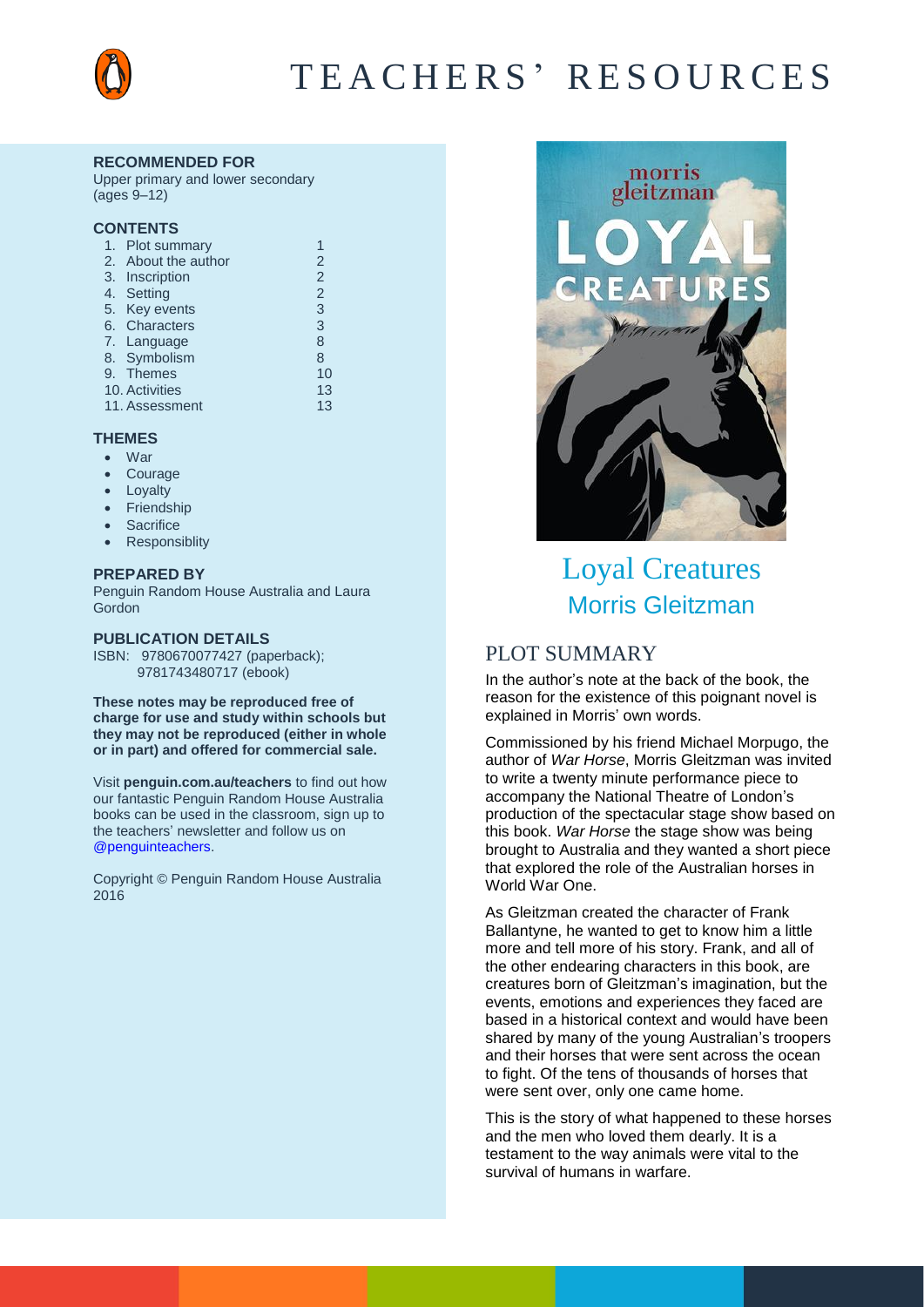If it is possible for students to see a live, or recorded, performance of the script Gleitzman wrote, it is highly recommended that they do. There are key differences between the events Frank recalls in the twenty minute monologue, and those we read about in the text, but the raw emotion is captured so beautifully, that is an experience students would engage with.

### ABOUT THE AUTHOR

Morris Gleitzman grew up in England and came to Australia when he was sixteen. After university he worked for ten years as a screenwriter. Then he had a wonderful experience. He wrote a novel for young people. Now, after 38 books, he's one of Australia's most popular children's authors.

### INSCRIPTION

*They suffered wounds, thirst, hunger and weariness almost beyond endurance but never failed.*

### *They did not come home.*

Inscription on a memorial in Sydney's Royal Botanic Gardens to the Australian horses in World War One.

### *Questions*

- Discuss with students how this makes them feel. Invite them to share what they know about the Light Horsemen of WWI. Consider why this inscription exists, what does this allude to? Students then need to draw either a symbol that would appear on this inscription with an explanation of what it means, or the sculpture that might accompany this sign. They will revisit this at the end of the text study and consider what they might do to change this.
- Who do they predict are the 'loyal creatures' the title refers to? Have them write a chorus for a song that is a tribute to these loyal creatures. What other words would they use to describe those sent away to war, and those who didn't return? Think about the perspective the song might be written from; the troopers, the horses, the infantry, the survivors, the children or grandchildren of the Light Horsemen who returned. It might borrow from the imagery Frank uses to describe Daisy, or it might offer an entirely different perspective. Remind students only one horse returned to Australia.

### SETTING

This story follows the journey of Frank Ballantyne from the rural districts of NSW to the desert plains of Egypt and Palestine. It follows Frank and Daisy through the streets of Sydney in a farewell parade,

to the ship that rocked and rolled across the ocean for weeks to deposit them in Egypt. It follows their confrontations with the enemy in the trenches and finally their relief as the war ends. But as Frank soon realises, this proves to be far more dangerous for Daisy than the battlefields had been.

### *Activity*

Have students identify the various settings of the story as they read. Represent each one with a large visual and then attach relevant events, quotes, descriptions and emotions to each one. This could be done at the start of the unit if students have read individually, throughout the study of the text, or once the text has been read entirely, divide students into groups representing each place. The various places would include the Cudgegong District in NSW, the main street of Sydney, the ship, the desert of Egypt and Beersheba in Palestine.

### THE GLORY OF WAR

*Nineteen fourteen. War. Did I want to go? Course I did. Who wouldn't want to choof off to distant exotic places, give a pack of mongrel bullies what for and have the sort of experiences you just didn't get in the Cudgegong district*. (p1)

Frank is fifteen and bursting to leave the life he has in search of travel and adventure. In the early part of last century, the only way most people were able to leave their birthplace and see the world was when the government paid for you to go. Sure you might have to train, work a bit and fight the enemy, but the promise of the girl of your dreams finally being proud of you was enough to send many running for the queues. The glory of war burned brightly in many of the imaginations of young men and women all over the country; the truth was yet to be told.

### *Activity*

Source some call-to-action posters from those times that were instrumental in appealing to the courage and loyalty of young Australians. How did they glorify war? What did they promise? How did they make war seem appealing? Find as many examples of Frank's language in the text that demonstrates his desire to fight for his country. How did the symbol of the white feather affect this process?

### KEY EVENTS

As students read the text, invite them to record one or two key events from each chapter. They need to record these in dot points only. At the conclusion of the text, they may choose fifteen events only to make a list. This is an example.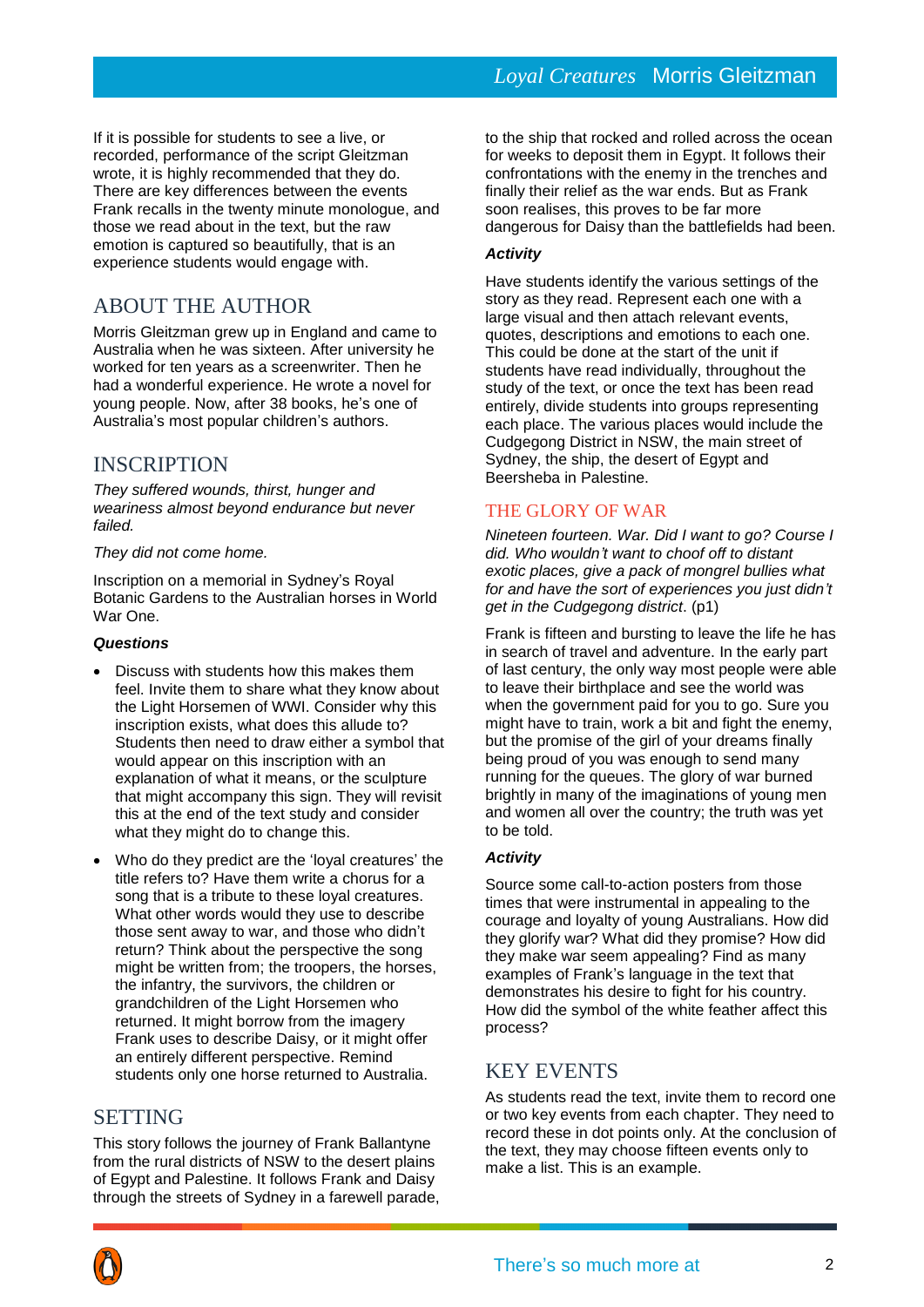- 1. Frank asks his Dad if he can go off to war. The answer is no.
- 2. A white feather arrives and they decide to sign up.
- 3. They are accepted in to the Light Horse but Jimmy hurts his leg and is rejected and his Dad is given four hours compassionate leave.
- 4. The boat trip to Egypt is horrendous.
- 5. Frank is co-opted to the Water Deployment section of the military operation.
- 6. Frank's dad is sent to the Dardanelles. It is the last time they see each other.
- 7. They embark on their first assignment. Frank is told to hold the horses.
- 8. He rescues a soldier, then realises it is a Turk. He can't kill him.
- 9. Frank assaults the officer that orders the firing squad on the soldiers who were caught in the sandstorm.
- 10. Otton and Frank are sent to work on the pipeline for the next 18 months.
- 11. Frank saves the Beersheba wells.
- 12. Otton is killed on the battlefield.
- 13. Frank goes back and buries the Turk soldiers he killed.
- 14. Joan's parcel arrives. She asks Frank to stop writing.
- 15. Frank tries everything he can to prevent Daisy being shot and divided up to make money for the military. He takes Daisy out to the desert and says his final goodbye. He shoots her.

#### *Activities*

 Divide the students into two teams and then split that team in half, facing each other with a ten metre gap in the middle. On the floor in the middle of each team is a tub with all of these events listed and cut into strips. The student runs to the middle, takes one slip out and runs to face the other half of their team. They have to mime the event they have selected and once the student at the front of the line guesses correctly, it is then their turn to run to the tub, collect a strip and face the other half of the team and repeat. They keep going until their team members have guessed all of the key events. When complete, the students must work as a team to order the events as they occur in the text. The first team to finish wins. This is engages students kinaesthetically to recognise and remember the plot and attribute movement or symbolism to the narrative.

 Another activity that revisits the narrative structure of the novel is using plasticine to symbolise one key event. Each student in the room is given one event that occurs in the plot. They organise themselves into the correct order. Then in that order they must mould the dough into a symbol that accurately represents the event. E.g.: Can't kill the Turk = bayonet/ Dad deciding to go to war  $=$  white feather etc. This becomes a gallery for students to move around the desks and associate each part of the narrative with an image or symbol.

### **CHARACTERS**

There are a list of questions included that can be used by students to analyse the development of characters in the text. However, it is far more beneficial for students to ask questions. Create a set of dice with each face of the die displaying one of the following words; Why, Explain, How, Discuss, Justify, What if. These are beginnings of 'fat questions.' Students must roll the dice six times and use the word they get to form a question about their character. You could divide the characters equally among the students and use the questions to compile a class list of questions. Or put students in groups of six and have each student write questions specific to their character and then answer all of the questions created for the other five characters.

### Frank Ballantyne

*A coward's a bloke with an inability to kill anyone cause he was brought up wrong. Whereas you're just a choosy individual who's saving his first kill for a special occasion.* (p79)

Frank is just fifteen years old. His mum has passed away, he has a crush on the girl that works in the local pharmacy, and his Dad refuses to let him to go to war. It is not because he is too young, but because of a promise Ted made to his wife before she died. And this holds fast, until the feather arrives. In a heartbeat the two of them have said 'ooroo to the neighbours' and headed off to sign up.

Frank is a boy doing the work of a man with the courage of a kid willing to do anything to get the attention of a girl. Soon enough is enduring a horrid boat trip across the ocean to win the approval of Joan Prescott who was 'dead-set gorgeous'. Despite everything, war suits Frank, not because he is brave and canny and fight like the best of them, but because he can use the skill he was born to do; find water. He perceives this as a weakness, a cop-out, after all it isn't the hand to hand combat he imagined. And surely finding water isn't enough to win the girl of his dreams. He is right about Joan's affection, but his strategic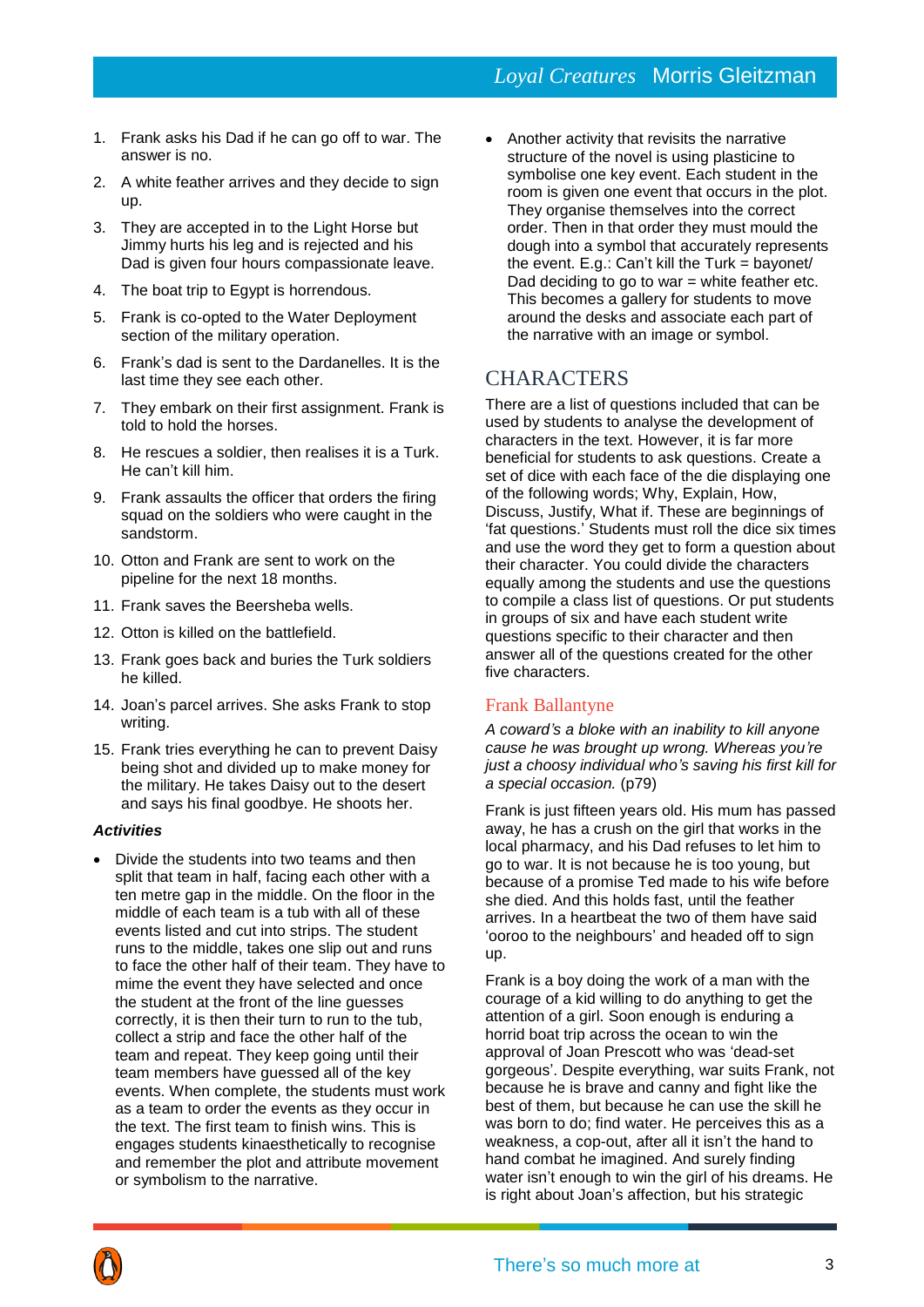protection of the wells of Beersheba earns him a medal and ensures the survival of many of his fellow soldiers.

Frank is stupidly brave. He risks his own life when he perceives an injustice is being done. He doesn't do this in a heroic way, merely as a reflex. Just like when he saw the farmer aiming at the helpless dog, he throws himself in the way, giving no thought to consequences. And just as his dad was proud of Frank then, he would also have been proud when he tried to stand up for 'the deserters' who faced the firing line. It comes as no surprise then when faced with the unthinkable, the cruel death of his beloved Daisy, that Frank takes every risk he can to do what is right. Despite the harm he causes himself, it is exactly what Daisy deserves, and Frank has the courage to do the hardest thing of all, give his horse a humane end to her life.

### *Discussion*

- What is the first example in the text that Frank has a keen sense of justice? Explain the significance of his dad's response to this.
- What are Frank's reasons for going to war? Do you think these were typical of many boys his age during this time?
- Why does Frank offer to give Daisy to his Dad? What does this reveal about their relationship?
- Johnson and Otton are two vastly different people. Why is Frank drawn to Otton as a mate rather than Johnson?
- Find five defining moments for Frank in the text. Organise them in the order from most significant to least and write a sentence justifying each choice.
- He earns the medal he is hoping for, but it is hollow. Why?
- The parcel Frank receives from Joan marks a particularly difficult time in his life. How does he get through this and what does this say about him as a person?
- List each of the possibilities Frank explores to save Daisy's life. What does his tenacity in this situation say about him? What does his final choice reveal about his character? In your opinion, does he make the right decision?

### Daisy

*Daisy was beautiful with her white face and feet, but she was a bit of a crook shape.* (p20)

*And at night, when we kipped together for warmth, both of us were always grateful for what that warmth told us. That we each had someone we cared about left in the world.* (p119)

*I could see in her big gentle eyes she trusted me to do the right thing*. (p152)

One of the truly beautiful elements of this novel is the development of the character of Daisy. She is described to us fleetingly, through her owner's eyes and experiences.

Daisy is a waler, a particular horse bred for the difficult conditions that horses in rural NSW faced. They are not handsome like the thoroughbred, instead they are magnificent at lasting long distances without water, tolerating very hot conditions and having the stamina to survive without rest. Daisy is fickle; she is known for being very difficult to handle for anyone else, but absolutely loyal to Frank. They are a pair. When Frank tries to give Ted Daisy after Jimmy is rejected, Ted won't take her. It is not only because he knows that no one can manage her like Frank can, it is because he knows what will happen to Frank if he is left over there without a horse.

Daisy saves Frank's life over and over again. Withstanding ferocious sandstorms, leaping over trenches peppering bullets, stopping just shy of an enormous cavern despite the lack of visibility, Daisy is an amazing soldier. As an animal, she cannot speak for herself, but this doesn't impact on how well we get to know her. Frank understands her, confides her, loves her, and it is through his interaction with his best friend that readers come to understand the sacrifice Daisy is willing to make. She warns Frank of danger, comforts him in grief and even expresses his displeasure at those who upset Frank. She does everything that is asked of her. And that is why it is so desperately heartbreaking when she knows the end is near. Frank loves her too much to hand her over to the authorities; he can't accept that this loyal creature will take her last breath filled with fear, killed with cruelty and insensitivity. He gives her the gracious, dignified death she deserves. It is her final display of courage that enables Frank to do what he must.

#### *Questions*

- What is the first indication that Frank and Daisy are best mates?
- Find as many quotes as you can to describe her personality. What does Frank admire about Daisy?
- How does the story of her daughter play throughout the novel? What does this add to the character of Daisy? And also of Frank? How is this image used toward the end of the text?
- This story is not just about Frank's journey, but also about Daisy's. Do you agree? What are the most difficult parts of the journey for Daisy?
- How does the title of the text relate to Daisy?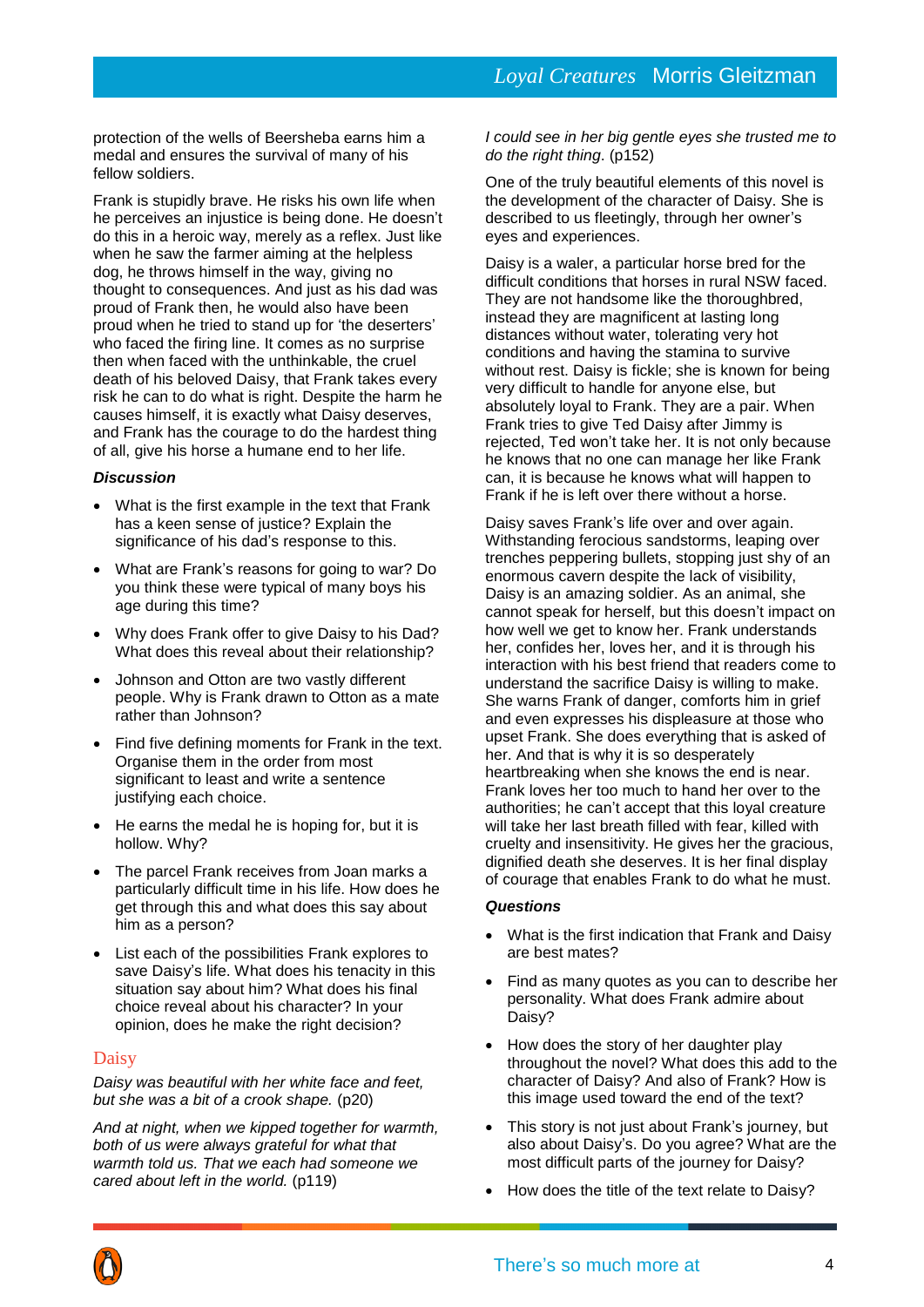Can you find a symbol that expresses that love Frank has for his horse? Explain your choice.

### *Activities*

- List all of the times Daisy risks herself to save Frank's life.
- Research what a 'waler' is and how they were used in combat in World War One.
- Consider both sides of the argument for the way the military deals with excess horses at the end of the war. Make a list of how they would justify their actions and oppose this with a list of why the horses should have been sent home.
- There was one horse sent back to Australia out of the tens of thousands that were shipped over for the combat. Find out what you can about this horse.

### Ted Ballantyne

#### *What he did was save Jimmy's life.* (p30)

*I knew Dad had never told me anything except the truth my whole life. But there was something in his voice that made me wonder if this was the first time.* (p32)

Ted Ballantyne is a man typical of his time. He is hard working, respected for his particular skill and known for doing rather than saying. His response to Frank's request to go to war is not surprisingly met with a whack around the head with a canvas bucket. His only son is fifteen and he had promised his wife that there is no way Frank is going off to war until he is eighteen.

For Frank that is an eternity, for Ted signing up to defend the nation comes much sooner than he had predicted. And it is all because of a white feather. After seeing another two coffins arrive home, carrying the bodies of his friends, the arrival of the pretty box is too much to bear. A promise is one thing, but being called a coward by the rest of the town, well that is something else entirely. His reliable horse Jimmy passes all the tests, but at the last minute is not allowed on the ship. Distracted for just a moment by the image of his deceased wife in the crowded Sydney parade, Ted lets Jimmy slip on flowers and the tendon in his leg is damaged. Jimmy is declared unfit. Instead of arguing with the vet who makes the call, Frank watches as Ted asks for compassionate leave, takes all of his army pay and arranges for Jimmy to be sent to a breeder he knows.

This initial sacrifice is a testament to the sense of justice and compassion he has. It is the first sacrifice, but not the most significant. Ted's refusal to take Daisy is the catalyst for the tragic events to

follow. Warned by the officer who assesses Jimmy that many of the Light Horsemen will be sent to fight without their horses, Ted makes the decision to protect his son. He is right. Sent with many others to the Dardanelles, along with so many other Australian soldiers, he does not return. He could have let Frank find a new horse in Egypt, he could have volunteered to show them where the water was and revealed his valuable skill, but he doesn't. He lets Frank do all of this instead. It is his final gift to his son, and it is all because of a white feather.

### *Questions*

- How significant is the arrival of the white feather? What does it say about Ted that he immediately chooses to leave?
- What is the significance of the job he has become an expert at, and subsequently taught his son?
- Why is Ted proud of Frank, despite the fact he costs them a fair bit of pay?
- What do you learn about his relationship with his wife from the novel?
- What is his legacy?
- What advice would he have given Frank when faced with the impossible choice of having to kill Daisy himself?

### *Activities*

- How do the rest of the town view Ted Ballantyne. Find evidence from the text to support this.
- Explore how the theme sacrifice is pertinent to Ted.
- List ten adjectives that are particular to Ted.

### Joan Prescott

*At school she had more freckles and knee scabs than the rest of us put together. And more skill at gumnut poker and more patience at training beetles.* (p5)

Described as being prettier than any girl on a soap packet, Joan Prescott is the girl of Frank's dreams. She is the daughter of the local chemist who has gone off to the frontline to defend the nation. Her mother still runs the pharmacy and keeps a very close eye on the people Joan associates with. Frank is not someone she would consider an appropriate suitor for her daughter.

Joan and Frank are good friends; she came to Frank's Mum's funeral and they obviously spend time together at school playing 'gumnut poker' and 'training beetles'. Frank thinks that heading off to war to collect a chest full of medals will win the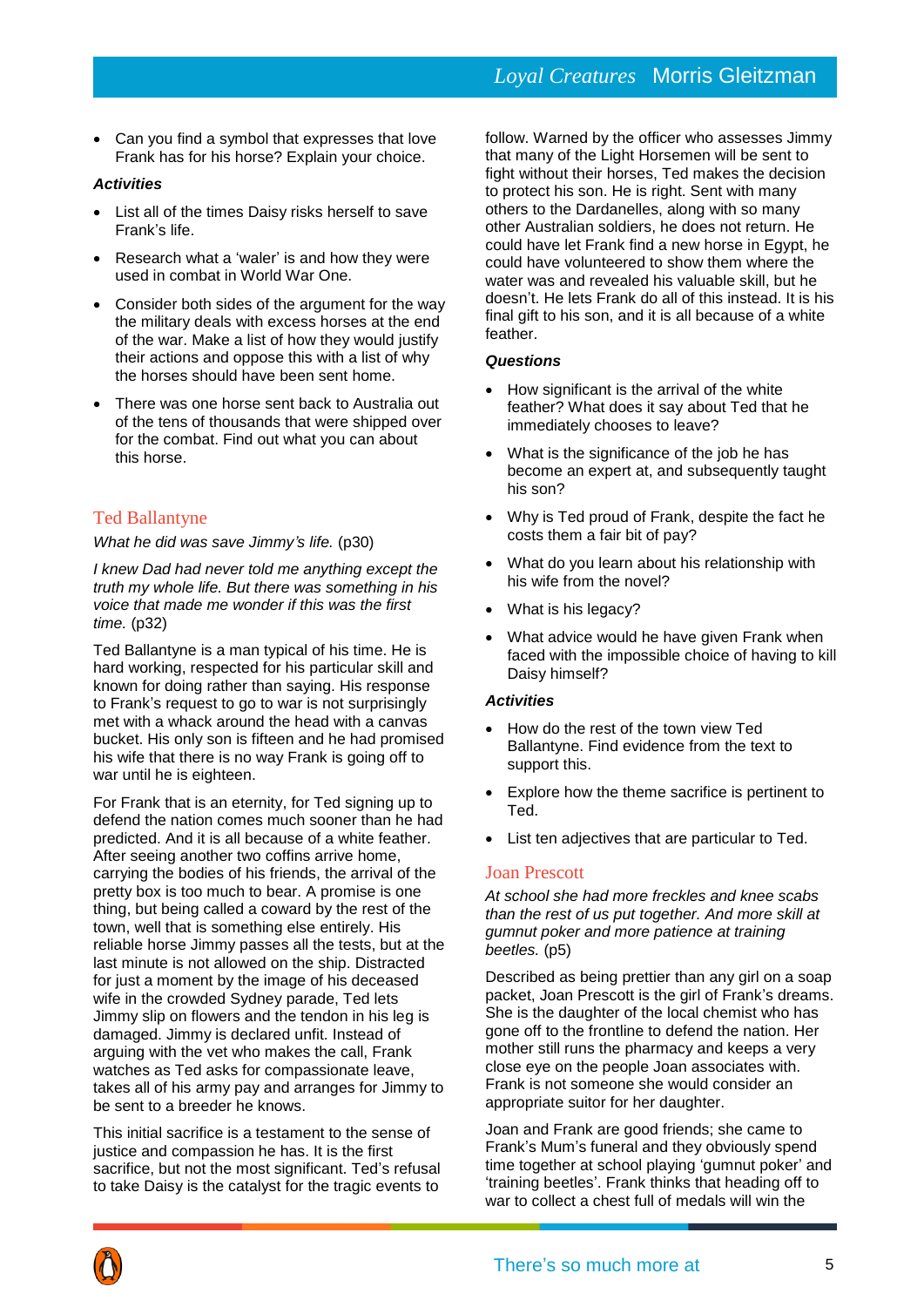affections of Joan. He writes to her furiously from the front and despite not hearing anything from her for months, and then years, he continues to pine for her. He imagines their life together when he returns, with Daisy, Daisy's daughter and Joan. But then her parcel arrives and his dreams of this future are crushed. Not only does Joan reveal that she is engaged, but she also apologises for the parcel her mother sent to Frank's Dad.

Mrs Prescott and her friends sent Ted the white feather, they thought they were doing the right thing, but as the men stop returning, they begin to realise that it was foolish and cost these men their lives. When his imagined future with Joan dissipates, Frank turns to Daisy as his only friend and companion. This exacerbates just how tragic it is for Frank to have to end his beloved horse's life.

### *Questions*

- List all of the descriptions of Joan in the text. Find an example of a soap packet that would have existed in 1914. What kind of image of a female is presented in this advertisement? How does this help explain Frank's description of Joan as 'dead-set gorgeous'?
- What indications are there that Joan's parents don't approve of Frank?
- Why does Joan send him a cough lozenge when he first leaves?
- Do you think Frank has an idea that the dreaded letter is coming? What warning signs are there that they will not end up together?
- What compels Joan to finally write to Frank?
- How does her parcel affect the meaning associated with his medal?

### **Otton**

*I wished Otton could have been there to see it. He was a cheery bugger most of the time, and he'd have enjoyed our good fortune.* (p119)

Otton is another of the soldiers that travels on the ship to Egypt with Frank and his Dad. He used to sing songs to the other men to help pass the time. He is gentle, intelligent and has a way with words that gets him into, and out of, lots of trouble. The first incident is on the ship when Johnson takes great offence at his flippant remark that he going to join the Turks. Frank steps in and saves him from Johnson's fury. Not long after Otton intervenes to offer Frank's assistance to search for water. It turns out to be an action that saves his life.

The two mates are co-opted to the water deployment and when the authorities realise just how valuable Frank's skill for finding water is, he becomes a protected species. Together Otton and

Frank find themselves facing a court martial, negotiating an early release, digging the pipeline, facing a sandstorm and fighting in the trenches. Otton has a gift for language; it is an indication of his intelligence and also his sense of humour. He is a great friend to Frank and always has his back.

When Frank makes into the town of Beersheba and secures the wells, his victory is short-lived. He realises Otton has been killed. His mate who tried to stop him from challenging the soldier issuing the orders for the firing squad, his mate who made him laugh, worked by his side, and eventually bargained their penalty down so they got back on the frontline. And it was here that Otton lost his life. Frank buries his friend in the Palestinian soil. He scratches his name onto the stock of his rifle and attaches his hat as a marker of his final resting place. The emptiness hits Frank with a thud.

### *Questions*

- Describe the first meeting between Otton and Frank. How does this reveal their similarities and their differences?
- Why does the author create a character that uses words to get himself out of trouble?
- What are the key events in the friendship of Otton and Frank? How do these events connect them? Are any of their reactions to the behaviour of each other surprising? Why do they forgive each other for getting the other person in trouble?
- Why is friendship in war so important?
- Write the backstory for Otton. Did he come on his own? What made him want to sign up? Who does he write letters to back home? How old is he and what is his family situation?

### *Activities*

- Find each of the fancy words Otton uses. Guess at the meaning of each one and then find a dictionary definition for each of these words.
- Often soldiers wrote to the family of their deceased mates. Write the letter that Frank might have written to Otton's family explaining the kind of friendship they had and their experiences.

### Johnson

*The bloke's name was Johnson. Angry eyes, black moustache. Looked like the sort of bloke who'd flatten the umpire with his bat if he was given out.* (p27)

*Couple of Taffy's needed a talking to,' said Johnson. 'About who they call a coward*. (p79)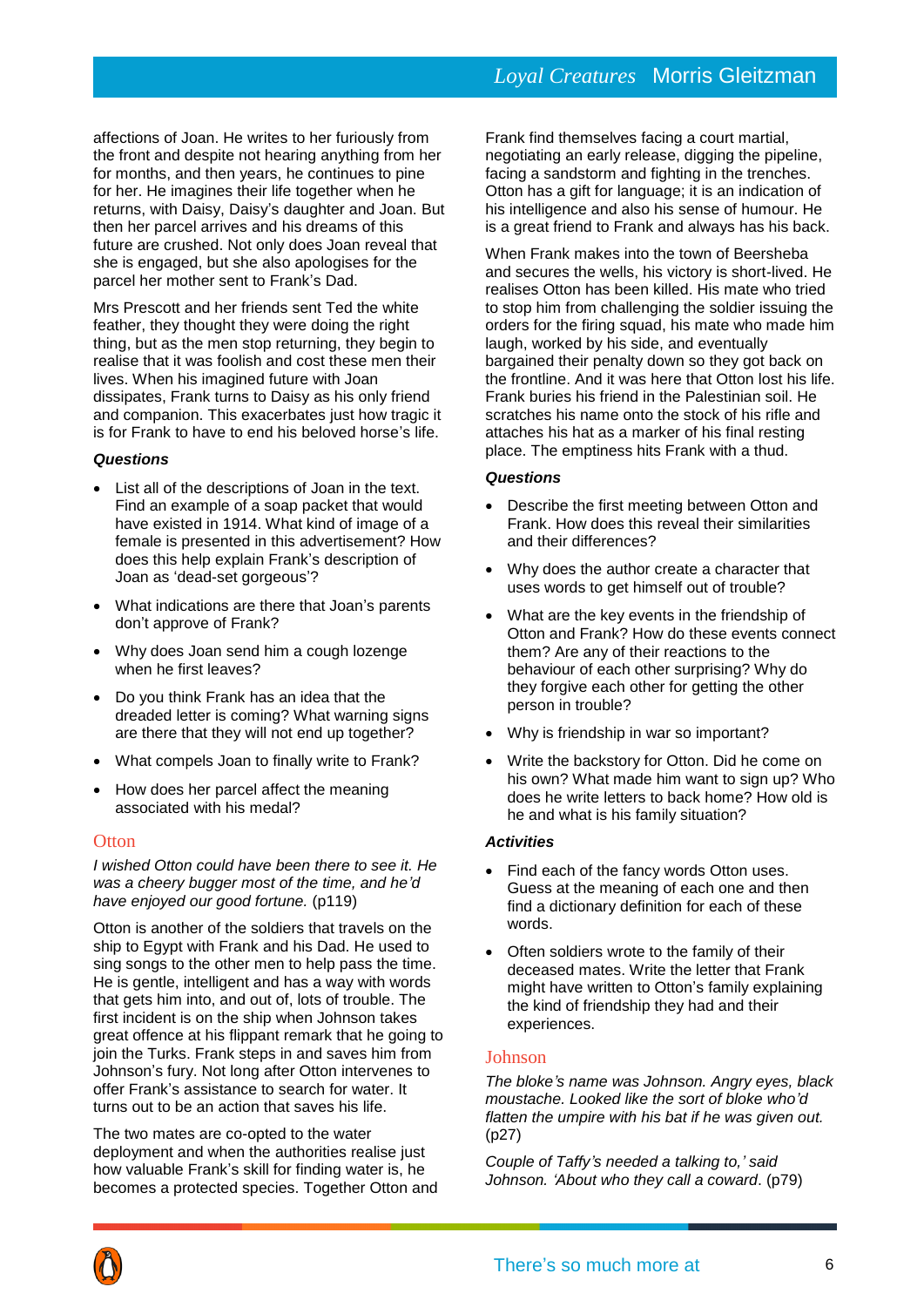Johnson is a complete contrast to Otton in both personality and in combat. He is a fiery, vindictive man, desperate to inflict justice on the enemy. He wears fury like a coat of armour and inspires fear in those he works alongside. His hobby is to create bayonets with razor sharp teeth, designed to inflict immense pain into whoever is on the receiving end.

Johnson's likely to be just as scared as all of the other men in his unit, but rather than succumb to this fear, he tries to bury it and replace it with a sense of vengeance. He is a man you want on your side and as Frank finds out, he will do anything to protect his mates. He punches the infantryman who questions Frank's courage, and despite his own desire and willingness to kill anyone he gets his hands on, he understands and respects Frank's decision to take the Turk as prisoner rather than end his life.

Johnson is full of bravado, quick to anger and react. But he is still a man who loves his horse and has to face the terrible decision of handing it over to the authorities to dispose of as they wish, or giving his noble friend a humane death. As Frank and Johnson dig graves, side by side, in the desert to bury their honourable servants and companions, he feels the injustice and loss just as keenly as any other soldier. He too is just a loyal creature.

### *Questions*

- What is your first impression of Johnson? How does his reaction toward Otton initiate the friendship between Frank and Otton?
- What event surprises you the most about Johnson?
- How do you explain his fury and anger toward the enemy?
- Consider what might have happened to Johnson to lead him to sign up for the military. Write the story that led him to get on the ship and seek adventure and glory in the war. Who might he write letters to back home?

### *Activities*

- Select five adjectives to describe Johnson and provide an example from the text for each one.
- Consider his final action with his own horse. Describe the emotional journey he might have been on to make that decision.

### General activities

 Students are allocated groups and a particular character to represent. They write five questions to ask each of the other characters and select one student to go on the 'hot seat' to represent their own character. It is worthwhile to

consider some of the questions other groups will ask them and discuss an authentic answer this character would offer. Provide a physical symbol or item of clothing for each character. Select one group to go first, give them the item, (e.g. Joan the parcel all bundled up, Dad the white feather), and invite each of the other groups to ask the questions of the character that is on the hot seat.

- Students may choose any character from the text. They have to collect five objects that represent some aspect of that character. They bring them to class and each student shares the five items and their reason for choosing each one. These items then form the basis of a writing task as that character. It may be a journal entry, letter, interview with a newspaper, obituary featured in their local paper, or speech made over their grave. The form they choose is as important as the understanding they show of that character.
- This can act as an extension from the Show bag task, or as a separate task entirely. It also features as a possible creative assessment task. Given that *Loyal Creatures* was born out of the twenty minute monologue Morris Gleitzman wrote to accompany War Horse, the ability to tell a powerful and detailed story in a short space of time is highly relevant to this text. A monologue has to create a distinct and authentic voice of a character, it has to talk to the audience on a personal level and it has to edit effectively. Allow students five minutes to present a monologue from a character other than Frank. It may take place at any time in the text, many years later as the original does, or during the war itself. Students have to write the piece themselves, rehearse, select an appropriate costume and any props and present this to their class. Peer assessment could be used as well as teacher assessment and feedback.

### LANGUAGE

Gleitzman has tried not only to ensure this story is historically accurate, but that it also captured the language used at the time. As readers listen to Frank's story, his voice seems to step out of the page and transport us back to a time and a place where the colloquial expressions vindicated just how far away from the rest of the world Australia was. The slang expressions, the idioms, the imagery and metaphorical descriptions are very particular to the time and place of Frank's youth and they invite us back into his world. Students may not recognise many of the expressions used in this novel as Australian's use of English has become more international and less parochial. But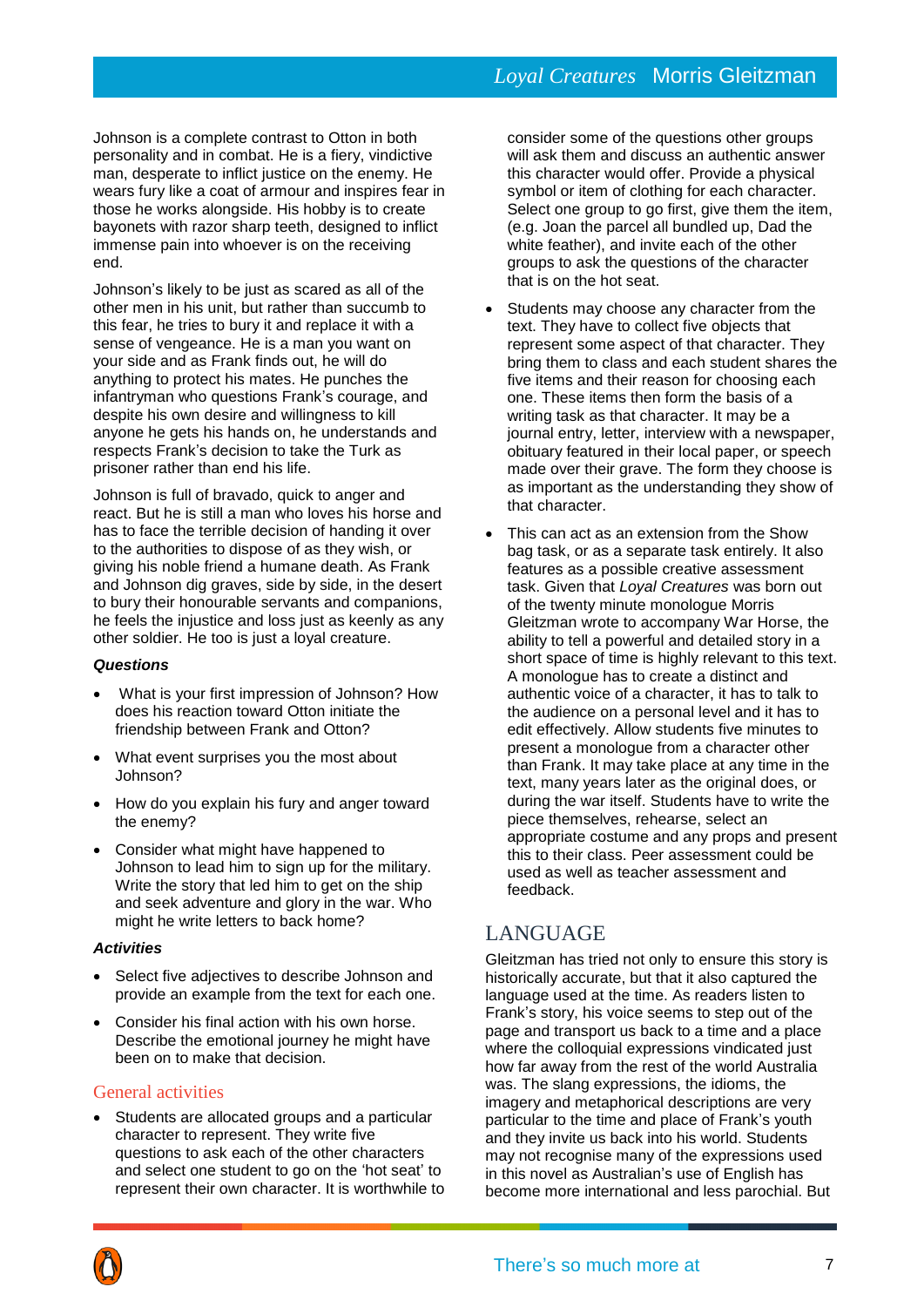this language brings the sense of humour, camaraderie and high-spirited larrikinism the Australian troopers were known for. It is part of our history and our identity and it tells a story of where we have come from and how important our heritage was, and still is.

### *Activity*

This activity can also work with any quotes from the book. For this task, discuss the following five examples of colloquial language with students. Then invite them to find as many examples of rhyming slang, idioms, colloquial expression in the text. Divide the class into two teams and each student is given one chance to share an example of slang from the text. The other team then gives an explanation of the expression. They get a point for an accurate example and an accurate definition. Each student only gets one turn.

*Tell those nags to pull their heads in, Frankie.* (p3)

*Rest of that trip was good. Mostly on account of me keeping my trap shut about the war.* (p13)

*Dad was in like Flinders fence-posts too.* (p22)

*Top clobber they gave you in the Light Horse.* (p26)

*I did, sticking my chest out like a scrub turkey with a mozzie bothering it.* (p21)

*Heat and dust. Flies I reckoned I'd met before in Dubbo.* (p40)

*Crowds, markets, some very impressive piles of bricks, exotic pong of strange tucker.* (p40)

*Poor blighters hadn't had a decent feed in weeks. Bones in gunny sacks.* (p41)

*A week later the penny dropped.* (p47)

### SYMBOLISM

### White feather

Frank's Dad refuses his fifteen year old son's requests to go to war. It is not out of cowardice, or even trying to protect his son. It is because of a promise he made to his deceased wife. He can't risk leaving Frank an orphan, or worse, lose the only surviving member of his family. That is until the bodies of his mates start coming back and the white feather arrives. Sitting on their kitchen table, all wrapped up in a box and tied with a bow, the seemingly innocent feather carries the blame and accusations of a whole town, or so it feels to Ted Ballantyne. Sent by the women of the district whose husbands have already left to defend the nation, they mistakenly think it is their duty to encourage others to follow their lead. This particular feather is sent to Ted from Joan Prescott's mother and it is a gesture she later

deeply regrets. The feather symbolises cowardice and a reluctance to do what is required. It symbolises the un-Australian attitude of leaving it up to your mates to do all the hard work. And therefore it is highly effective; upon receiving it Ted and Frank immediately head to Sydney to volunteer.

### *Questions*

- How do you feel when you discover what is inside the box?
- Why is the symbol of the white feather so effective?
- What inspires Joan's mother to send it?
- What comment does Frank make about the women who sent the feathers when they are in the parade in Sydney?
- What else could be used instead of a white feather?

### Letters

The simple act of communication was almost impossible for these men in the trenches and stuck in the desert on the other side of the world. It took months for those at the front line to exchange letters to their loved ones at home, contributing to the sense of isolation and homesickness they experienced. Frank's hopes were riding on Joan's approval of his bravery and his decision to go and fight and return home a war hero. When her parcel arrives the excitement of a reply is quickly displaced by the hollow pit of rejection he experiences. Not knowing has kept him going, filling his head with dreams of their future together, but now that she has asked him to stop writing the whole point of heading off to war seems a little shallow. With his dad and mates killed by the enemy, his medal has lost some of its sheen. It's only Frank and Daisy now.

### *Questions*

- Imagine how Frank must have felt when he gets Joan's parcel. How do you feel about the fact Joan knew about his father and his medal, but still chose not to write?
- Otton tries to warn Frank this might happen. Why doesn't Frank listen?
- Explain the significance of each of the items in the parcel.
- Write one of the early letters Frank sends to Joan. How would he describe what is happening?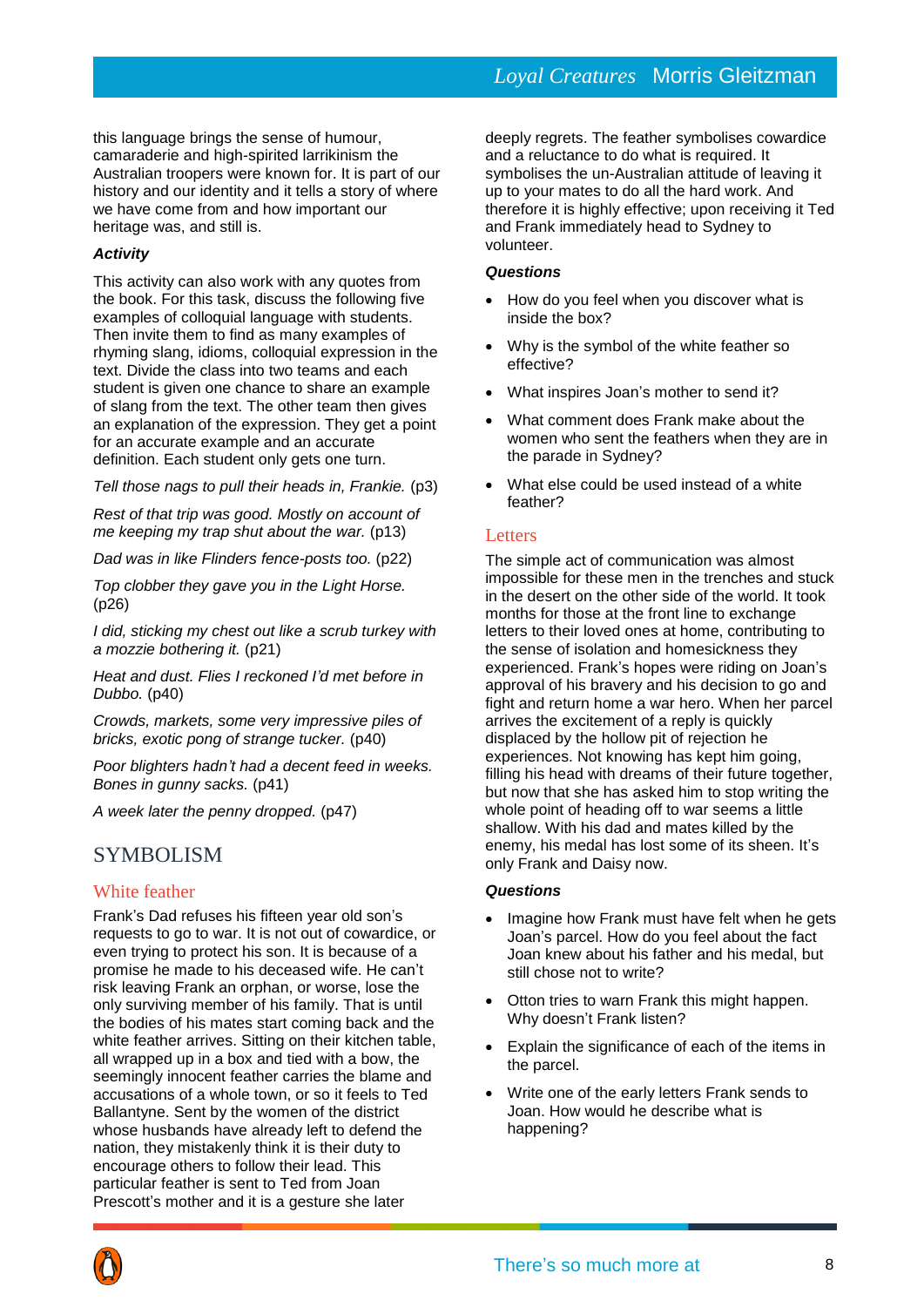### The bayonet

This weapon is a symbol of a violent and cruel death. But the most telling feature of the bayonet is that Frank cannot use it. It acts as a symbol of revenge, but when Frank finds himself unable to kill the Turk, it becomes a symbol of compassion and humanity. This is a recurring symbol throughout the text, and the meaning changes, therefore the motif of the bayonet varies at different points during the text, saying something quite significant about a number of the characters. For Johnson who creates this vicious weapon, it represents his fierce willingness to seek retribution, to deal out justice as he sees fit. It also distinguishes him as someone quite different to Frank. For Otton who refuses to own one, it is symbolic of his gentle nature, his ability to talk himself out of confrontation, rather than physically defend himself or attack the enemy. And for Frank it is indicative of his heroism. Coupled with his decision to bury the soldiers he killed, his reluctance to use the bayonet on his enemies is testament to his humanity; despite himself, he cannot help but see these other men, as exactly that, men just like him.

### *Questions*

- List all of the ways the bayonet gets Frank into trouble. Are there any times it helps him?
- What does it say about Frank that he orders this particular type of weapon? How is this proven to be contradictory?
- How does the bayonet act as an indicator of character?

### The desert

The location these men are sent to is both completely foreign and somehow familiar. The Light Horse Brigade, many of whom were from rural Australia, were familiar with vast distances, extreme heat, little water and dry, sandy landscapes. They rode Walers, horses that were specifically bred for these conditions and as a result were exceptional soldiers themselves. They were a valuable asset to the Australian Army as they were strong animals, with stamina and endurance. They were made for surviving in this treacherous landscape. These men and their animals may have been sent to the other side of the world, but because of their breeding and experience they were able to excel and play a crucial role in defeating the enemy. Amidst dust storms, little water and hand held combat, the desert was both friend and foe. For many men and their animals it became their final resting place.

### *Questions*

- How does Daisy enable Frank to survive despite all the perils of the desert?
- How does the desert contribute to Frank's final decision?
- Why does Frank's job back home become so important in the desert?

### *Activities*

- Find as many adjectives as you can for the desert.
- Do some research into the type of horse a 'waler' is. Why were these horses so appropriate for the fighting in Egypt and Palestine?

### **Water**

Water, the search for and the lack thereof is a permanent and critical struggle in the text. As well as strategising about their next attack, those in charge of the troops in the middle of the Egyptian and Palestinian deserts were constantly on the search for water. Thirst and dehydration were as much of a threat as the hidden enemy. And so water becomes the symbol for sacrifice. Ted knows these men need water more than they need soldiers to fight and instead of volunteering his own expertise, his son becomes an asset so valuable he isn't allowed to risk himself in combat. It saves his son's life, and costs him his own.

### *Questions*

- How do Frank's actions make him the hero of the text?
- Explain how the injury Jimmy sustains in the parade costs Ted his life.
- Frank is too naïve and full of false bravado to fully understand, but his knowledge of how to find water is far more valuable to him than any special order bayonet. Explain.
- Think of the traditional associations with water and its symbolic properties, (e.g. rebirth, cleansing.) Do any of these apply to this text?

### The medal

It is somewhat of an accident that Frank actually achieves the medal he desperately hoped for. The courage and tenacity of Daisy, and a fair bit of luck sees him ride through the battle of Beersheba all the way into town. When the scouts call out to Frank to protect the wells, he knew exactly what to do. Using his expertise he was able to disarm the explosives and subsequently save the only water they had for miles around. The captain describes his response as showing 'superb initiative', the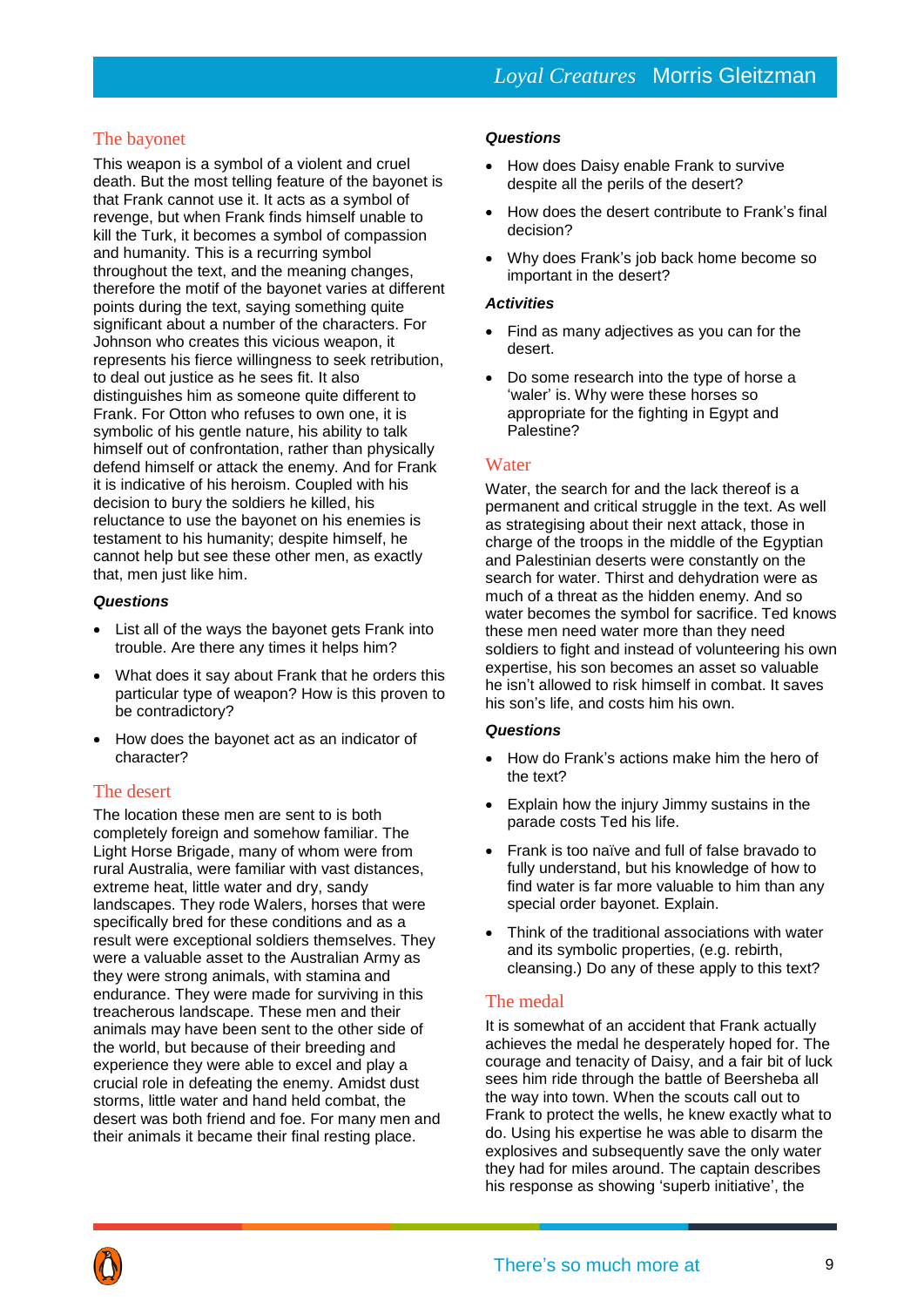strategic significance of the wells is not lost on those in charge and Frank is awarded handsomely for it. Yet, the impact of his medal is short-lived and shallow. His father has already been killed, and now Otton is gone too. When the letter arrives from Joan acknowledging the achievement, yet asking him not to write, the medal loses its sheen and glory. It is a symbol of courage, but also of great sacrifice.

### *Questions*

- Why are Joan's words of congratulations so empty? How does this taint his medal?
- What themes are normally associated with accolades like this? What do you associate with this medal?

### *Activities*

- What happens immediately after his efforts at Beersheba is far more defining than the medal he receives. Read this section again and explain.
- Design the medal he would have received. Do some research into the type of medal he might have been awarded.

### General activity

• Divide students into groups so each group becomes a symbol. Have students design a visual for that symbol and then label this with all of the adjectives relating to it in the text. Then use the quote list below to link the relevant quotes to this symbol. The group then chooses a theme they consider appropriate for this symbol and write a paragraph that shows how the symbol explores the theme of the text.

### **THEMES**

### War

War fuels so many novels, poems, artworks and songs not only for the futility or sacrifice or honour, but for the friendship and raw emotion it exposes. It puts men at their most vulnerable, it forces them to face their fears, find their courage and sacrifice their lives. It has them declaring their undying love for those who have been left behind, and weeping in devastation for those who will never return home. In World War One that promise of travel and adventure was tempting and highly appealing to so many young men and women. They wanted to do their bit and defend their country, and perhaps earn some medals and recognition on the way. They had no idea of the sheer terror they would face.

These young men, some still boys, couldn't possibly have comprehended what they had

signed up for. Shipped off to a distant land, with little communication with those back home and facing treacherous conditions, they had no choice but to follow orders. *Loyal Creatures* explores the reality of war for these young men. Morris Gleitzman reveals their naivety, their vain hopes for glory, but more than that, he explores their friendship. He tells the story that has been untold; the harsh and tragic end to so many of these horses that fought bravely and protected their riders honourably.

Animals have been used in warfare in many circumstances, with little consideration for the impact on the animal, or the soldiers who they worked with. They were loyal servants these horses, who had no choice but to get on a boat and run through the combat lines they were thrown into. And at the end, when the war was won and they had been instrumental in achieving the success, they were expendable. Their loyalty was taken for granted, their debt never re-payed. To the military these loyal creatures were merely property, but to the men who loved them, it was another soldier they had to bury.

### Courage/bravery

What does it mean to be truly courageous? Does it mean sacrificing yourself in the face of great adversity? Does it mean doing what is right no matter what the cost? Does it mean putting the needs of others, more vulnerable than you, first, no matter what impact this will have? Courage is explored in many ways through this text. It is more than the youthful bravado of heading off to fight the enemy with little personal regard. Gleitzman portrays courage as something that is inherent in us, but also as something that can be learned or drawn out depending on the circumstances.

Frank has a deep connection to animals, to their welfare and their suffering. When he sees the farmer aim the gun at the helpless dog who no longer serves his masters purpose, he doesn't hesitate in protesting. It costs him a physical beating and a fair bit of pay. And the dog still gets shot. But he couldn't refrain, the risk was worth it, it was the right thing to do. His father agrees. This is indicative of the boy he is and the man he becomes. His own welfare is not paramount. Time and time again Frank throws himself in the face of great peril, desperate to save the deserters from the firing squad and his beloved Daisy from a similar end. He doesn't need a medal to prove that he is brave, the people he loves already know this.

### Loyalty

The title of the book is derived from the final line in the monologue and the novel. It comes from Frank's realisation that despite everything they did for the army, for their country, they were merely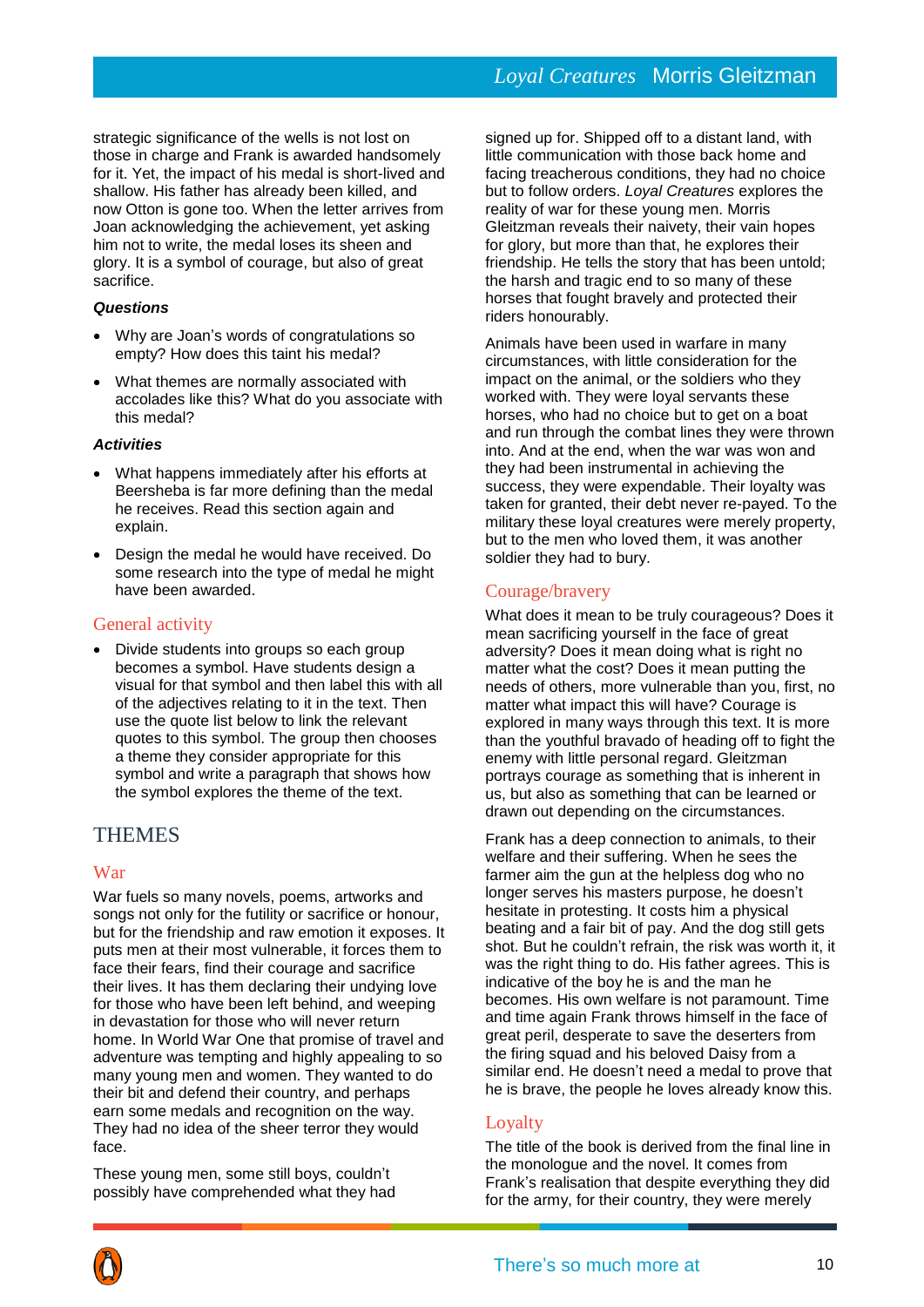pawns in a big strategic game, and their lives meant very little to those who controlled them. Patriotism was bred into the men from a young age. They signed up for this war that was in a faraway place, between countries other than theirs, out of a sense of duty and desire. Duty to serve and desire to win.

World War One had no need for conscription as the military had as many men, and women, as it needed. People wanted to fight for their country, prove their loyalty. The horses had much less of a choice, but seeing as they were gentle beasts, loved by their masters, they were shipped off as well and they did what they were told. They were sent across battlefields, faced machine gun fire, bayonets, thirst, extreme weather, exhaustion. They were servants to their nation; much like the men who rode on their backs and tended to their wounds. But unlike the men, their efforts went unrewarded. The inscription that features on the title pages of the novel is a testament to the loyalty of the horses of World War One. They suffered enormously and they never came home. Their price for loyalty was the highest anyone could pay.

### Friendship

One of the great legacies of this war was the mateship that this terrifying environment bred. These men, often just boys, were thrown together, miles away from home and unable to contact the ones they loved. They were asked to do the most terrible of things and if they survived the counter attack, they had the wounds of their bodies and minds to tend to.

They relied on each other, for hope, for company, for distraction, for conversation, for friendship. They did whatever it took for their mates, even with great consequences for themselves. And when the gunfire ended, they counted their losses and buried their dead. Some went over with mates, others made friendships there, and many, many didn't come home. The beauty of war, is there is any, is what it can reveal about the human capacity to endure and hope. The only way these men continued to ride into battle, to put themselves under threat was because they were surrounded by men who would do the same for them. The camaraderie sustained them.

These creatures were not just loyal to those giving the orders from above, but also to their mates they stood side by side with on the battlefield. And often these mates were of the four legged variety who gave them great comfort and a memory of home. To have to bury them as well, even when they had survived the worst of it, was a cruelty that tormented many for years to come.

### **Sacrifice**

Many of the motifs that feature in the text explore the notion of sacrifice. They are closely linked to notions of bravery, but with the worst possible outcome. Ted Ballantyne truly understands what sacrifice means. Perhaps if Jimmy had have made it onto the boat and over to Egypt, he wouldn't have had to show just how courageous he was. But ever since that white feather arrived, he was desperate to show those who sent it, that he was as courageous as the rest of them. Dying on the fields of the Dardanelles seemed like a good way to prove his point.

Ted has a number of choices at the beginning of the novel. He chooses not to go to war, and then does. He chooses to spend all of his pay and beg for compassionate leave to ensure Jimmy has a good life. He chooses not to take Daisy, nor look for a new horse. He knows he will be chosen to be a foot-slogger and he is satisfied that he might finally put the burden of being labelled a coward to rest. He can finally shake the feather from his consciousness and die a proud and loyal soldier. Like Daisy, and all of the other horses who did whatever was asked of them, he put his life on the line for the greater good of the country, and he never returned. Just as Daisy would never see her daughter again, that was the last Ted would ever see of his son.

### Responsibility

As a nineteen year old boy, at the end of a four year stint at war, Frank has an idea about responsibility. He knows what it means to be held accountable for his actions. He was punished for challenging a British Officer and did the time that came with the charge. He felt responsible for the Turk soldiers he killed, and after burying his friend he went and found the men he killed and buried them in the desert as well. He knew it was part of his job, but the compassion he felt for these men who would not be going home, was indicative of his sense of responsibility. When he watches in horror as other horses are machine gunned to death, he knows what he must do. Daisy is his friend, his responsibility, and just as her life was in his hands, so too is her death. Frank is a product of his father, but he is a man of his own volition and moral fibre. It might be the hardest thing he ever has to do in his life, but it might just be the most compassionate.

### Theme activities

 Divide the students into enough groups for one theme per group. Distributing Skittles or other coloured lollies is a fun way to organise the groups. Each group is allocated a theme, and they become the expert on this theme. Provide them with the notes above and the quote table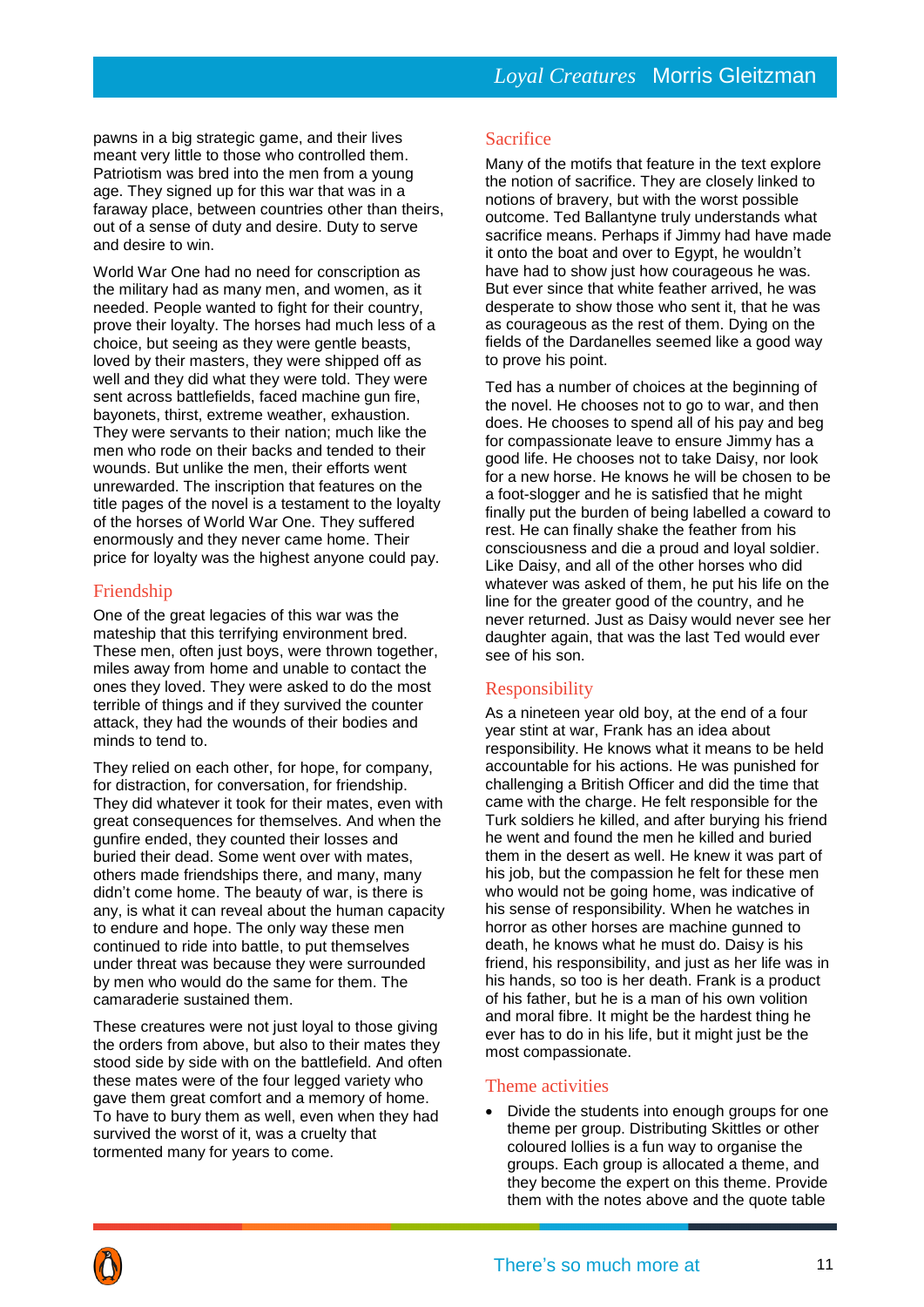and have them create key notes and choose five quotes to share with the new groups. Rearrange the groups to have one student from each expert group. Each expert student shares their understanding of the theme with the rest of their group until everyone has recorded their notes for each theme.

| Frank                                       | Daisy                    | The parade<br>in Sydney | Otton                               |  |
|---------------------------------------------|--------------------------|-------------------------|-------------------------------------|--|
| Saying<br>goodbye to<br>Daisy               | Joan                     | Jimmy                   | Mrs Prescott                        |  |
| Beersheba<br>Wells                          | The boat trip            | Ted's death             | The<br>sandstorm                    |  |
| Designated<br>as horse<br>holder            | Acquiring the<br>bayonet | <b>Court Martial</b>    | The parcel<br>arrives               |  |
| White feather<br>The war<br>arrives<br>ends |                          | Dad                     | Johnson                             |  |
| Burying the<br>Turks                        | The medal                | Otton's death           | They join the<br><b>Light Horse</b> |  |

- Back in their original expert groups, students have to create a book trailer for *Loyal Creatures* where they focus on their theme. They can use PowerPoint or Photo Story 3 or other programs to create their final product. Each group need to focus on their theme and identify the symbols, characters and quotes that are pertinent to their allocated theme. The groups then show these to the class. This could form an assessment task.
- Invite students to stand on a line according to their personal position on a topic. One end of the line represents the viewpoints that strongly agree, and the other end is where they stand if they strongly disagree. Any topics can be used, these are some possibilities.
	- o Ted was foolish for not getting himself another horse.
	- o The white feather is a cowardly action.
	- o War does not reward loyalty.
	- o Only the courageous survive war.
	- o The military were right to dispose of horses in this way.
	- o Daisy is the true hero of the novel.

### ACTIVITIES

 There are any number of letters Frank could write; back home to Joan, to the family of his mates, to his extended family about his father. There are opportunities to write letters from many of the other characters in the novel.

- Write the back story for one of the other characters. Explain how they got here, what had made them sign up and what was surprising about their experience of war.
- The report of the court martial would have been recorded. The officer presiding over the case might have recorded their insights into the type of man Frank Ballantyne was.
- Use the following table to play a game of quote bingo. Read out a range of quotes and the students have to allocate a quote to a character by placing the number token that corresponds with the quote on to the table. As the text is told from Frank's perspective, the quote is unlikely to have been said by the other character, especially for Daisy, but it can be a quote to describe the character or the relationship Frank has with them. This table also includes key events and places, but these are optional. The first student to complete the whole table wins by calling out bingo! Review their answers as a class.
- News reports would have been written based on certain events and sent back to Australia to be published in the local newspapers. These might include the Battle of Beersheba, the Dardanelles disaster, the end of the war. Consider how the realities of what was happening to the horses might be disguised.

### ASSESSMENT

### Creative tasks

- 1. Write three of the letters Frank would have written and sent to Joan Prescott. They might be from very early in their journey, the boat trip over, being ordered to be part of the Water Deployment, meeting his friends, etc.
- 2. At the end of the war, the men who have survived and are returning home are all issued with a service report from their commanding officer. It includes any reports during their time in the Light Horse Regiment of exceptional service, misdemeanours, court martials, awards for bravery etc. Choose any character that serves with Frank, including Ted, and write the report that might have been written for this man. Rely on the information provided in the text for accuracy.
- 3. There are many accounts of soldiers who served in World War One. Find some of these stories that may have been recorded as journals, letters home to loved ones, songs or poetry. Write your own from the perspective of Frank, Otton or Johnson. Think about what their perceptions of this war might have been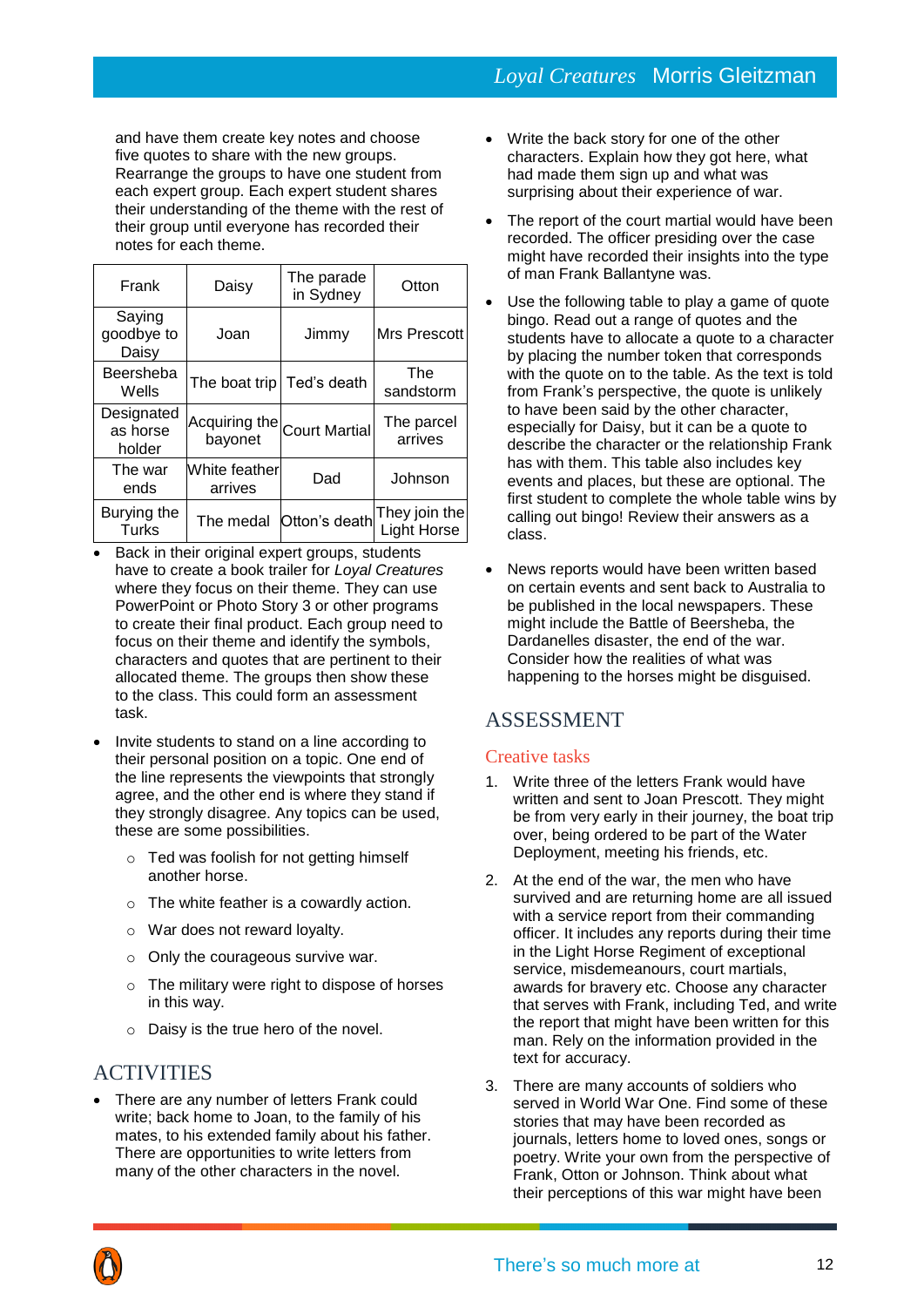and carefully describe the surroundings, the friendships, the fear and the loss they faced.

- 4. Alternatively, students could spend some time researching other stories of men who left Australia to fight in World War One. They might have been part of the Light Horse like Frank, or part of the infantry. They might choose one of the many women who offered their services as part of the medical deployment that also left to support the men fighting. Students use the information they have found to create a character profile and write the monologue that tells their story. Follow the instructions listed for the Character Monologue.
- 5. Sometimes students respond more positively to poetry when it is referred to as song lyrics. With students, access some war songs/ poetry that explore the experiences of World War One. A really good example of a song that has a contemporary meaning and relevance and may be familiar to students is the Hilltop Hoods cover of the 1975 Vietnam War anthem 'I was only nineteen', (even though it addresses the Vietnam War). It is an excellent example of using poetry/ song lyrics to tell a story. Considering the story of Frank or Joan, or Johnson or Otton or Ted, students write their own song lyrics to explore what it was really like being a 'loyal creature'. There are many examples of war poetry from World War One that are highly accessible to students that would be excellent stimulus also.

### Essay topics

*1. We were just loyal creatures too, our heads turned this way and that by politicians and generals and the dark waters in our own souls.*

Loyalty goes unrewarded in the text. To what extent is this true?

- 2. Mateship was critical to surviving World War One for many men. Discuss.
- 3. Courage is important in war, but compassion is essential. Discuss.
- 4. The white feather symbolises the belief that it was more desirable to die serving your country than living with the shame of staying at home.

Discuss with relevance to *Loyal Creatures*.

- 5. The futility of war is best summarised with the killing of thousands of horses that served their nation. Discuss.
- 6. The greatest sacrifice in the novel is the one Ted Ballantyne makes for his son. Do you agree?
- 7. It is essential that students today learn about the demise of the thousands of horses at the

end of World War One if we are to truly honour their memory. Discuss.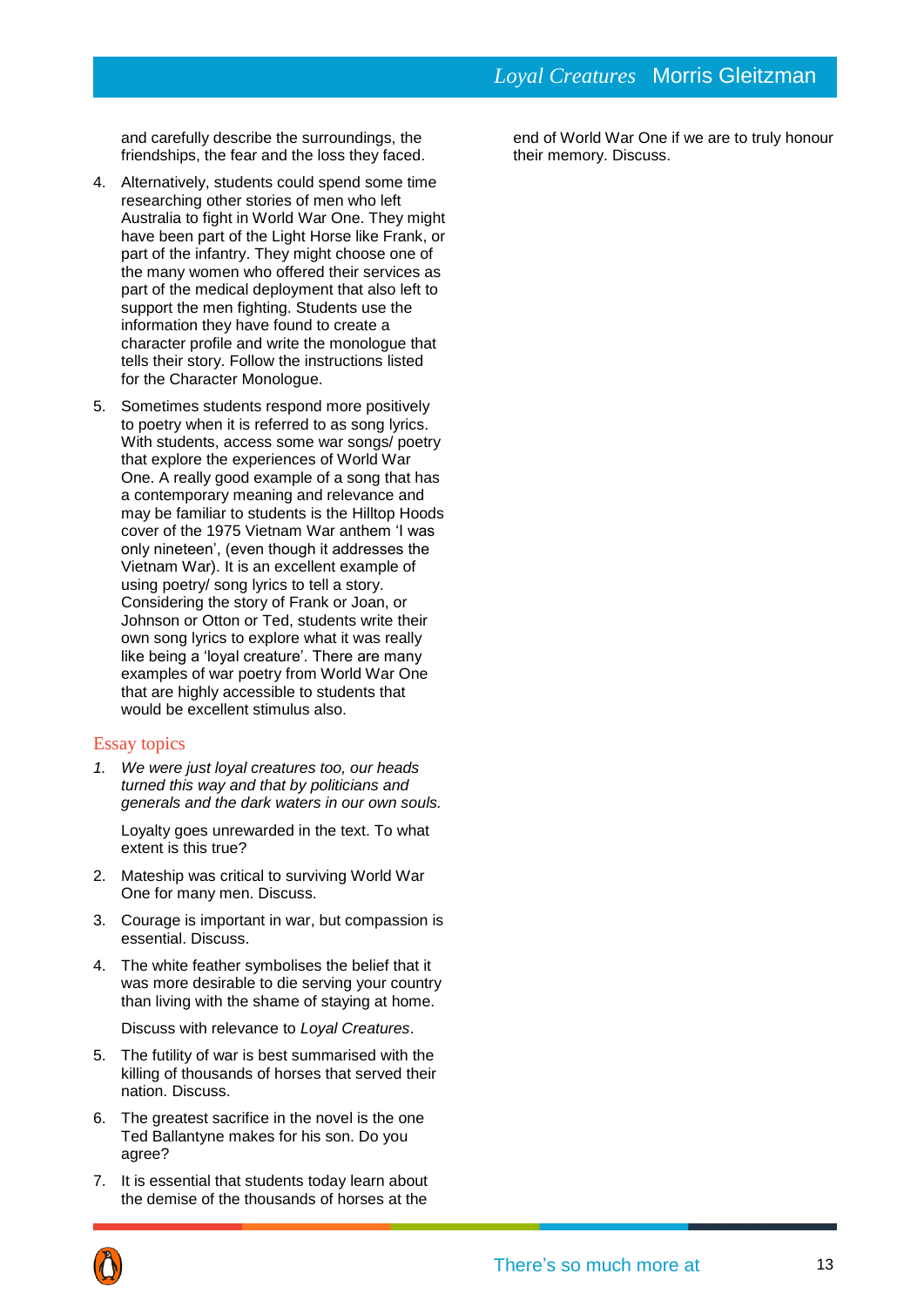